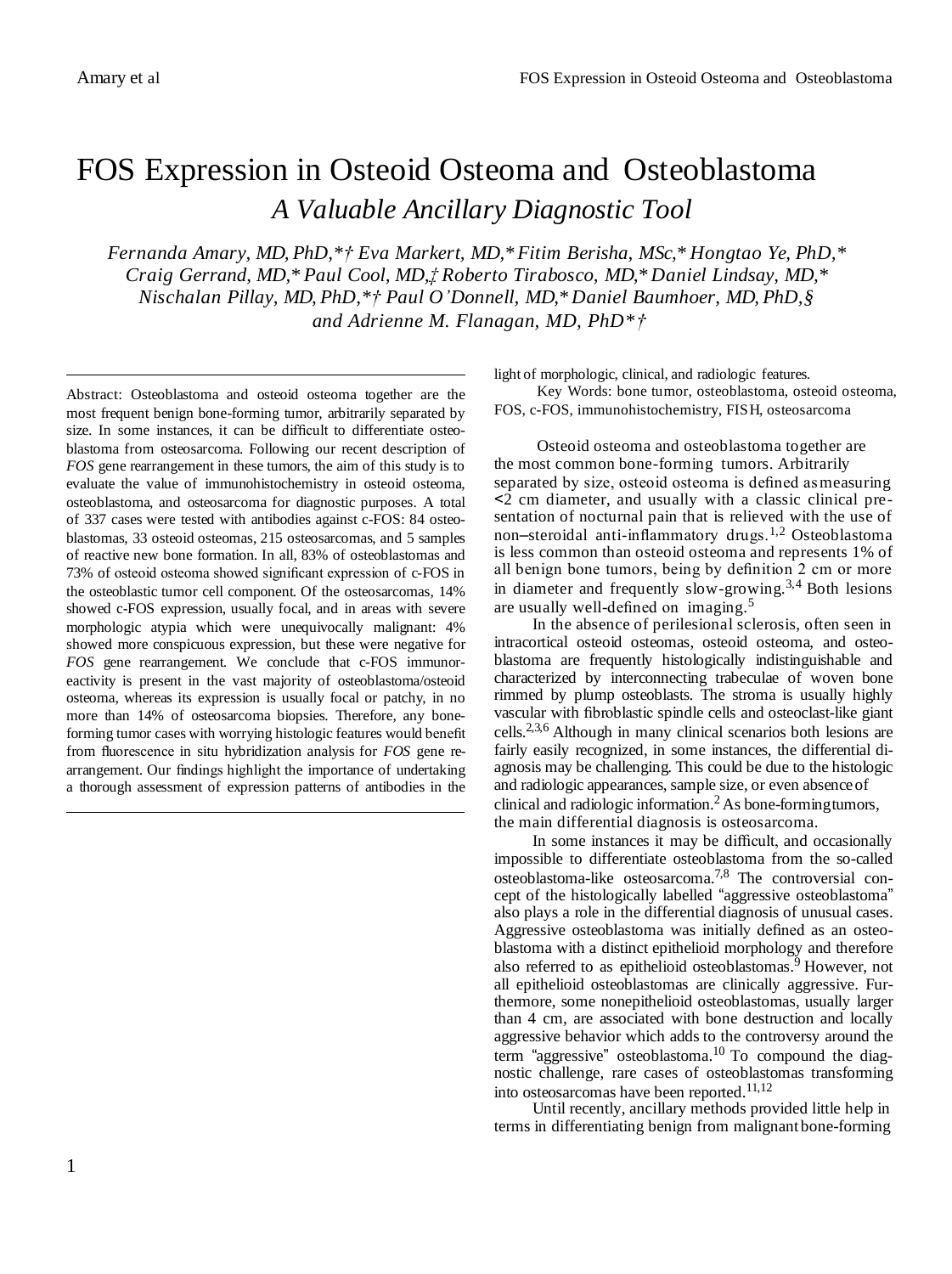tumors. Our group, however, identified the structural rearrangements involving *FOS* and rarely *FOSB* in osteoblastomas and osteoid osteoma by whole genome, exome, and RNA sequencing.[13](#page-6-8) The results were validated in a larger cohort using break-apart fluorescence in situ hybrid-ization (FISH) probes flanking these genes.<sup>[13,14](#page-6-8)</sup>

*FOS* and *FOSB* are members of the activated protein-1 family of transcription factors. The role of c-FOS/c-Jun pathway has been of significant interest to researchers investigating osteosarcoma and chondrosarcoma as c-*FOS* was identified as an oncogenic element of the FBJ murine osteosarcoma virus in the development of osteosarcoma. The importance of the *FOS* gene in osteosarcoma was underscored when primary bone sarcomas developed in transgenic mice as a result of FOS overexpression.[15](#page-6-9)–<sup>19</sup>

Herein we assessed the pattern of c-FOS expression in a cohort of osteoblastoma and osteoid osteoma from 3 institutions. We also assessed its diagnostic value by analyzing c-FOS expression in a separate cohort of biopsy samples of consecutive osteosarcoma cases.

## MATERIALS AND METHODS

## Sample Selection

Cases were identified by searching the histopathology files at the Royal National Orthopaedic Hospital (RNOH), The Robert Jones and Agnes Hunt Orthopaedic Hospital (RJAH), and the Basel Bone Tumour Reference Centre, Switzerland. The RNOH Biobank was approved by the National Research Ethics Committee of the Health Research Committee (reference 15/YH/0311: Integrated Research Application System [IRAS] project identifier: 18309). This specific project was approved by the National Research Ethics Committee approved the UCL/UCLH Biobank Ethics Committee (specific project reference no. EC17.14). This biobank was licensed by the Human Tissue Authority under number 12073. Cases from the RJAH biobank were approved by the National Research Ethics Committee of the Health Research Committee (reference 17/YH/0108; Integrated Research Application System [IRAS] project identifier: 217446 and licensed by the HTA under number 12073). Ethical approval was also given by the Ethikkommission bei der Basel (reference 274/12).

Hematoxylin and eosin–stained slides of osteoblastomas and osteoid osteomas were reviewed by specialist bone tumor pathologists (A.M.F., D.B., E.M., F.A., R.T.). Biopsies of consecutive cases of osteosarcomas diagnosed between 2015 and 2018 were also included. Samples reported as osteoblastoma-like osteosarcoma, osteosarcomas from the spine and the jaws were retrieved from outside this time period and included in the study. Cases were excluded when material were not available for additional tests. Clinical and radiological data were included when available. All samples had been fixed in 10% formal saline, decalcified in EDTA or in nitric acid (5%) and processed in paraffin.

## Immunohistochemistry

Immunohistochemistry was performed on formalin-fixed paraffin-embedded tissue sections using the monoclonal antibody: anti-c-FOS targeting the N-terminus (ABE457, Merck

Millipore, MA). Reactions were performed using the Leica Bond III automated immunostaining platform, with peroxidase blocking, and detection carried out using the Leica Bond Polymer Refine DAB kit (Leica, DS9800; Leica Microsystems, Milton Keynes, UK) according to the manufacturer's instructions: pretreatment: Leica Epitope Retrieval solution 1 (AR9961) for 20 minutes. Dilution: 1/700 Leica Bond Primary Antibody Diluent (Leica, AR9352) for 30 minutes at ambient temperature. The expression was analyzed in the osteoblastic cell component and scored as nuclear expression in <10% or 10% or more of the osteoblastic cell component.

## Fluorescence In Situ Hybridization

FISH was performed as described previously.<sup>[20](#page-6-10)</sup> In brief, deparaffinized sections were pretreated by pressurecooking and incubated in pepsin solution at 37°C for 50 minutes. Probes were added to tissue sections, denatured at 72°C and hybridized overnight at 37°C. Thereafter, the sections were washed and counterstained with 4', 6-diamidino-2-phenylindole (DAPI) and mounted with coverslips.

FISH was performed in all cases exhibiting no FOS expression by immunohistochemistry. Dual color breakapart Agilent SureFISH custom-designed probes (Agilent, Cheshire, UK) flanking *FOS* and *FOSB* were used. Con-trols validated by RNA sequencing in our previous study<sup>[13](#page-6-8)</sup> were used in each run. A minimum of 50 nonoverlapping nuclei per case were assessed for break-apart signals.

#### RESULTS

A total of 337 cases were analyzed by c-FOS immunohistochemistry: 84 osteoblastoma, 33 osteoid osteomas, 215 biopsies of osteosarcoma, and 5 samples of reactive new bone formation. In the osteoblastoma group of 84, the age of presentation ranged from 2 to 61 years old (mean: 21 y). Eighty percent  $(n = 67)$  were under 30 years of age with a sex ratio of ∼2M:1F (59M:25F). The most frequent site involved was the spine  $(n = 31)$ ; 37%), followed by long tubular bones ( $n = 17$ ; 20%), feet  $(n=13; 15\%)$ , bones of the jaw  $(n=9; 11\%)$ , and pelvis  $(n = 8; 10\%)$ . Two or fewer cases occurred at each of the following sites: bone of the hands, scapula, skull, and ribs.

The 33 osteoid osteoma samples were from patients aged between 5 and 52 years old (mean: 20 y), with a sex ratio of 2M:1F. Fifteen occurred in long tubular bones, 12 in the spine, 5 in the bones of the hands or feet, and 1 in the pelvis.

Among the osteosarcoma cohort, the age of presentation ranged between 2 and 87 years (average: 26); 1.3M:1F. 124 occurred in the long tubular bones, 20 in the spine, and 23 in the jaw bones. Other sites varied and are shown in the Supplemental Table 1 (Supplemental Digital Content 1, [http://links.lww.com/PAS/A836\)](http://links.lww.com/PAS/A836) as well as type of tissue sample tested.

The clinical information on the 5 cases of reactive new bone formation are displayed in the Supplemental Table 1 (Supplemental Digital Content 1, [http://links.lww.](http://links.lww.com/PAS/A836) [com/PAS/A836\).](http://links.lww.com/PAS/A836)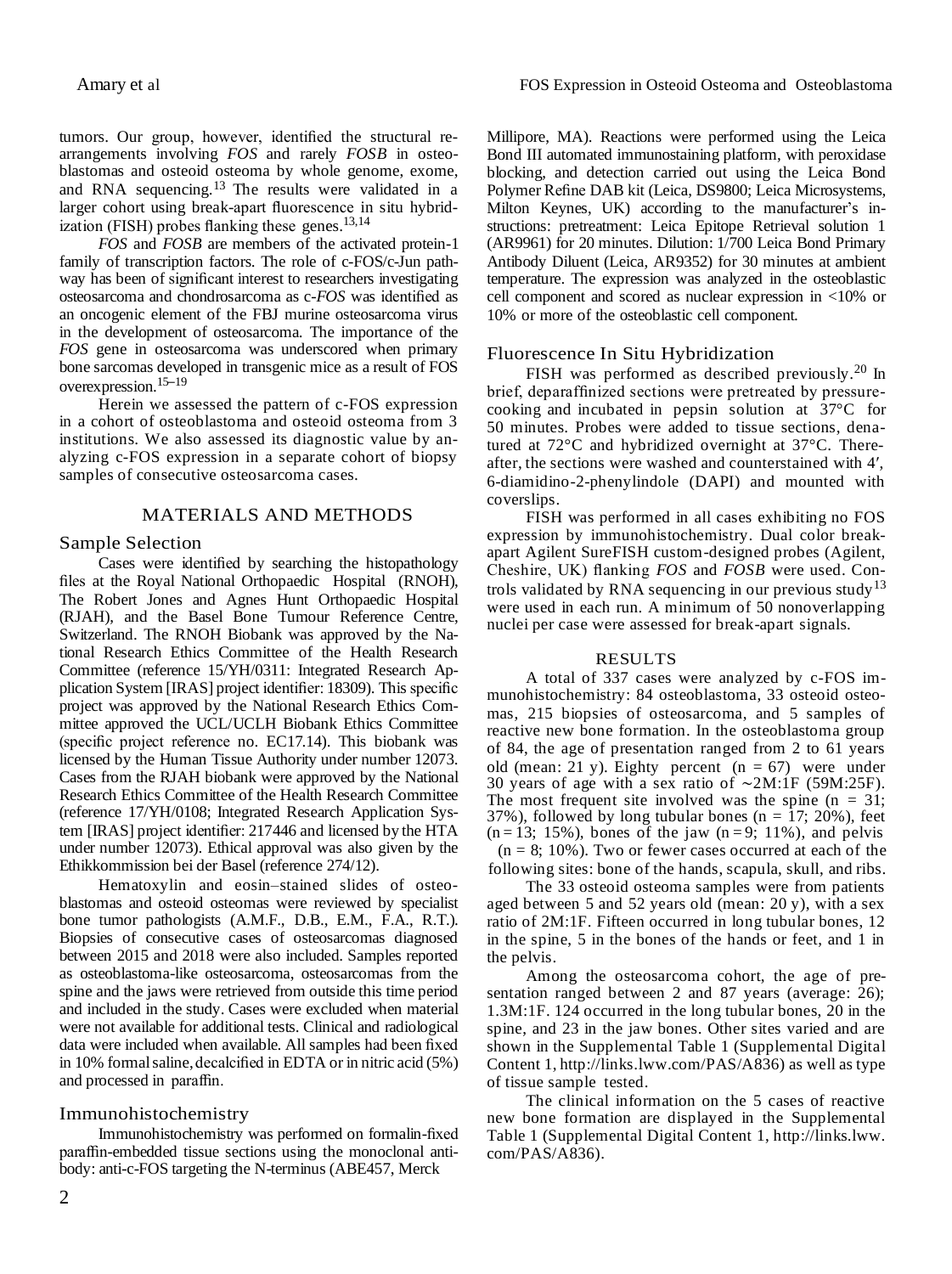### c-FOS Immunohistochemistry

The majority of osteoblastomas (70/84; 83%) and osteoid osteomas (24/33; 73%) showed nuclear expression of c-FOS. The expression was, in most cases, easily appreciated in the plump osteoblasts [\(Fig. 1](#page-2-0) and [Table](#page-3-0) 1). The stromal fibroblastic spindle cells, osteoclast-like giant

<span id="page-2-0"></span>cells and endothelial cells were consistently negative. Five of 18 negative osteoblastomas and osteoid osteomas with surplus tissue available showed that the blood vessels did not express CD31 thereby demonstrating that tissue processing, most likely due to decalcification, impaired antigenicity in <4% of the cases (Supplemental Table 1,



FIGURE 1. Photomicrographs of 3 different cases of osteoblastoma/osteoid osteoma (A–C) demonstrating the histological features and corresponding c-FOS expression limited to the plump osteoblastic cells. The stromal fibroblastic cells, endothelial cells and osteoclast-like giant cells are consistently negative for c-FOS.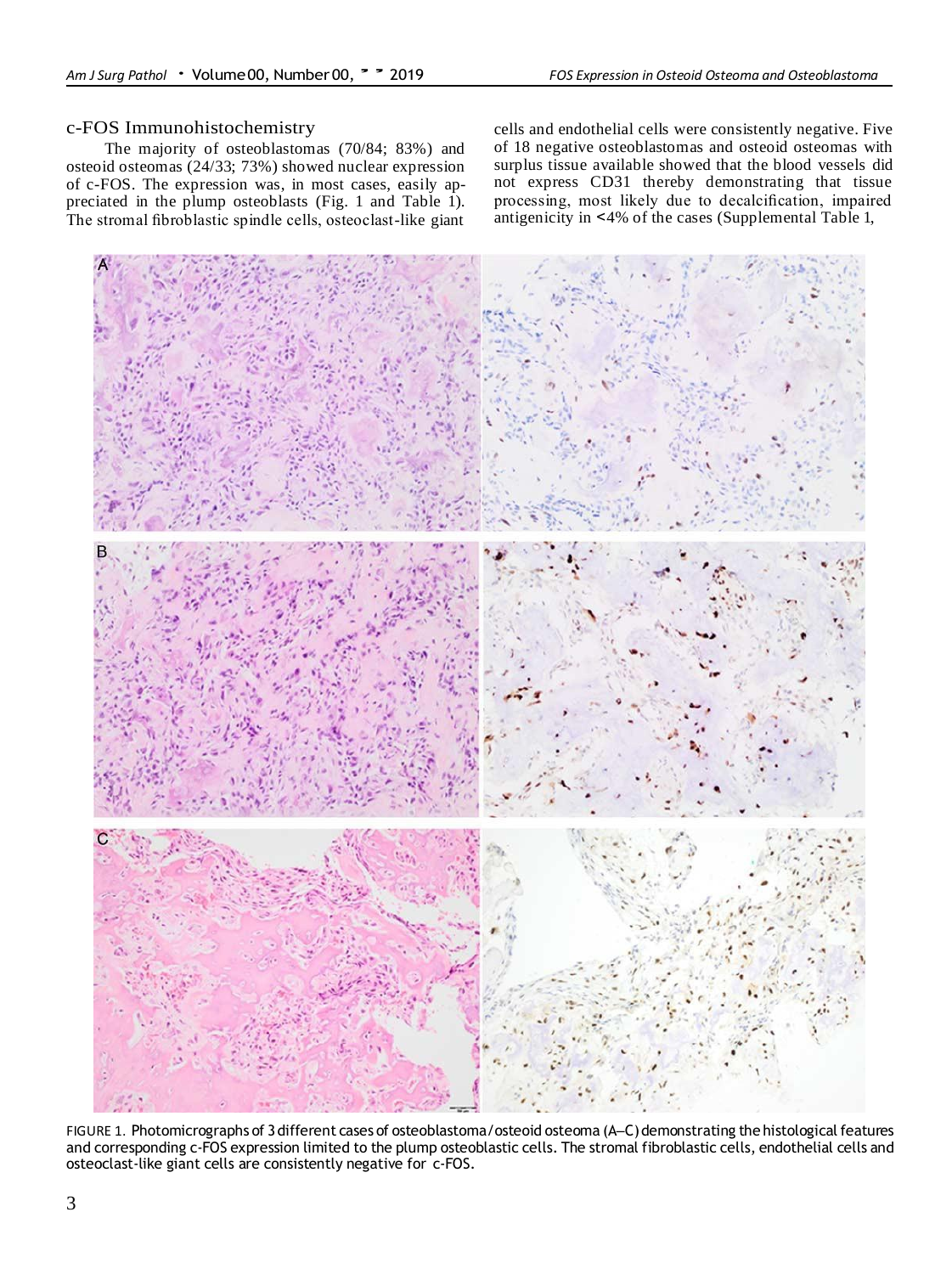<span id="page-3-0"></span>

|                 | No. of Cases Showing<br>c-FOS Expression (%) | % of Tumor<br>Cells                        | No. of<br>Cases |
|-----------------|----------------------------------------------|--------------------------------------------|-----------------|
| Osteoid osteoma | 24 (73)                                      | $\leq 10 (+)$<br>$10-50 (++)$              | 5<br>8          |
| Osteoblastoma   | 70 (83)                                      | $> 50 (+++)$<br>$< 10 (+)$<br>$10-50 (++)$ | 11<br>6<br>38   |
| Osteosarcoma    | 31 (14)                                      | $> 50 (+++)$<br>$< 10 (+)$<br>$10-50 (++)$ | 26<br>23        |
|                 |                                              | $> 50 (+++)$                               |                 |

Supplemental Digital Content 1, [http://links.lww.com/](http://links.lww.com/PAS/A836) [PAS/A836\).](http://links.lww.com/PAS/A836)

Of the osteosarcomas studied, 14% (31/215) showed some degree of nuclear c-FOS immunoreactivity. In most cases the expression was focal, occurring in <10% of the tumor cells and the immunoreactivity was observed predominantly in nonosteoblastic areas [\(Figs. 2A–](#page-4-0)C). Eight cases showed more diffuse expression, which in some cases included bone-forming areas, as exemplified in a radiation-induced osteosarcoma of the spine [\(Fig.](#page-4-0) 2D).

Of the 4 cases diagnosed as osteoblastoma-like osteosarcoma, only one was diffusely immunoreactivity for c-FOS. This tibial tumor which had extraosseous extension was highly cellular. It was initially labelled as osteoblastoma, but following local recurrence it was sent to a number of external reviewers for their opinion. It was considered a challenging case but on balance the consensus was that the tumor would be best classified as osteoblastomalike osteosarcoma, a diagnosis that was supported by the radiological aggressive features. The patient did not develop metastatic disease and is alive with no signs of recurrence 11 years after the initial presentation [\(Fig.](#page-5-0) 3, Supplemental Fig. 1, Supplemental Digital Content 2, [http://links.lww.com/](http://links.lww.com/PAS/A837) [PAS/A83](http://links.lww.com/PAS/A837)7).

The 5 cases of reactive bone formation analyzed were negative for c-FOS.

#### *FOS* and *FOSB* FISH

All samples of osteoblastoma and osteoid osteoma that were negative for c-FOS on immunohistochemistry were tested for *FOS* and *FOSB* gene rearrangements by FISH. Of the 14 osteoblastomas negative for c-FOS, 6 were negative for rearrangement by FISH, 7 were noninformative, and 1 (epithelioid osteoblastoma) was a consultation case with no extra slides available for FISH analysis. Of the 9 c-FOS negative osteoid osteomas, 2 showed *FOS* gene rearrangement by FISH, 5 were negative for *FOS* and *FOSB* gene rearrangement and 2 were noninformative. None showed copy number gain or loss. Of the 215 osteosarcoma cases studied for c-FOS

immunoreactivity, 31 (14%) showed some degree of c-FOS expression, and 8 cases showed a diffuse expression pattern (over 10% of the cells). These cases were tested by

FISH and only 1, the osteoblastoma-like osteosarcoma, described above, which was diffusely immunoreactive for c-FOS, showed a *FOS* gene rearrangement. Four cases

were negative for a *FOS* gene rearrangement but showed multiple copies of the *FOS* locus. There was no tissue available for FISH analysis on the remaining 3 cases.

#### DISCUSSION

In this study we demonstrate that c-FOS has a distinctive pattern of protein expression in the majority of osteoblastomas and osteoid osteomas,and establish that c-FOS immunohistochemistry can be employed as a useful marker in the diagnoses of these tumor types. Furthermore, the similar pattern of expression seen in both these tumor types, frequently morphologically identical, supports the genetic findings that they represent a spectrum of the same disease. $21,22$ 

Although the vast majority of osteosarcomas are essentially negative for c-FOS protein expression, immunoreactivity was observed in 14% of the cases: this was usually focal and in non–bone-forming areas, and in unequivocally high grade lesions. A minority of osteosarcomas (< 4%), however, showed a more conspicuous expression of c-FOS in over 10% of the cells. Therefore, immunohistochemistry results must be interpreted in the light of appropriate clinical, morphologic, and radiologic information by an experienced bone pathologist. Whether some of these osteosarcomas have arisen on the background of a benign lesion, a concept not fully accepted in the literature,  $11,12$  or whether the expression is driven by other mechanisms in these tumors is not clear. The latter is more likely, as the gene rearrangement involving *FOS* has not been detected in the osteosarcomas in which we observed c-FOS immunoreactivity. Furthermore, no *FOS*  gene rearrangement was reported in over 55 cases subjected to WGS reviewed by our group in collaboration with the Wellcome Trust Sanger Institute.<sup>23-25</sup>

c-FOS expression was reported in osteosarcomas over 2 decades ago, although the antibodies used in these studies potentially recognized epitopes within the protein other than those using the current antibody.<sup>[15–17](#page-6-9)</sup> The antibody used in the current study target the N-terminus, present in the truncated c-FOS protein as a result of the rearrangement, similar to the mechanism described in cases of epithelioid hemangiomas harboring *FOS* gene rearrangement with breakpoints in the same exon 4 as described in osteoblastomas/osteoid osteomas.[13,22](#page-6-8)

It is of particular interest that that the case classified as osteoblastoma-like osteosarcoma in our study (see above), which was strongly positive for c-FOS, harbored a *FOS* gene rearrangement. This case had been diagnosed initially as an aggressive osteoblastoma and following the recurrence was sent for external review to 2 other bone tumor centers. The consensus, at that time, was to classify this lesion as an osteoblastoma-like osteosarcoma. In view of the current finding of the *FOS* gene rearrangement, and a 10-year diseasefree follow-up, on hindsight, this case is likely to represent an aggressive (epithelioid) osteoblastoma. This case highlights the value of FISH as a diagnostic adjunct in cases where the differential diagnosis lies between an osteoblastoma and an osteosarcoma. All other osteosarcoma cases that were informative by FISH and in which over 10% of the cells ex-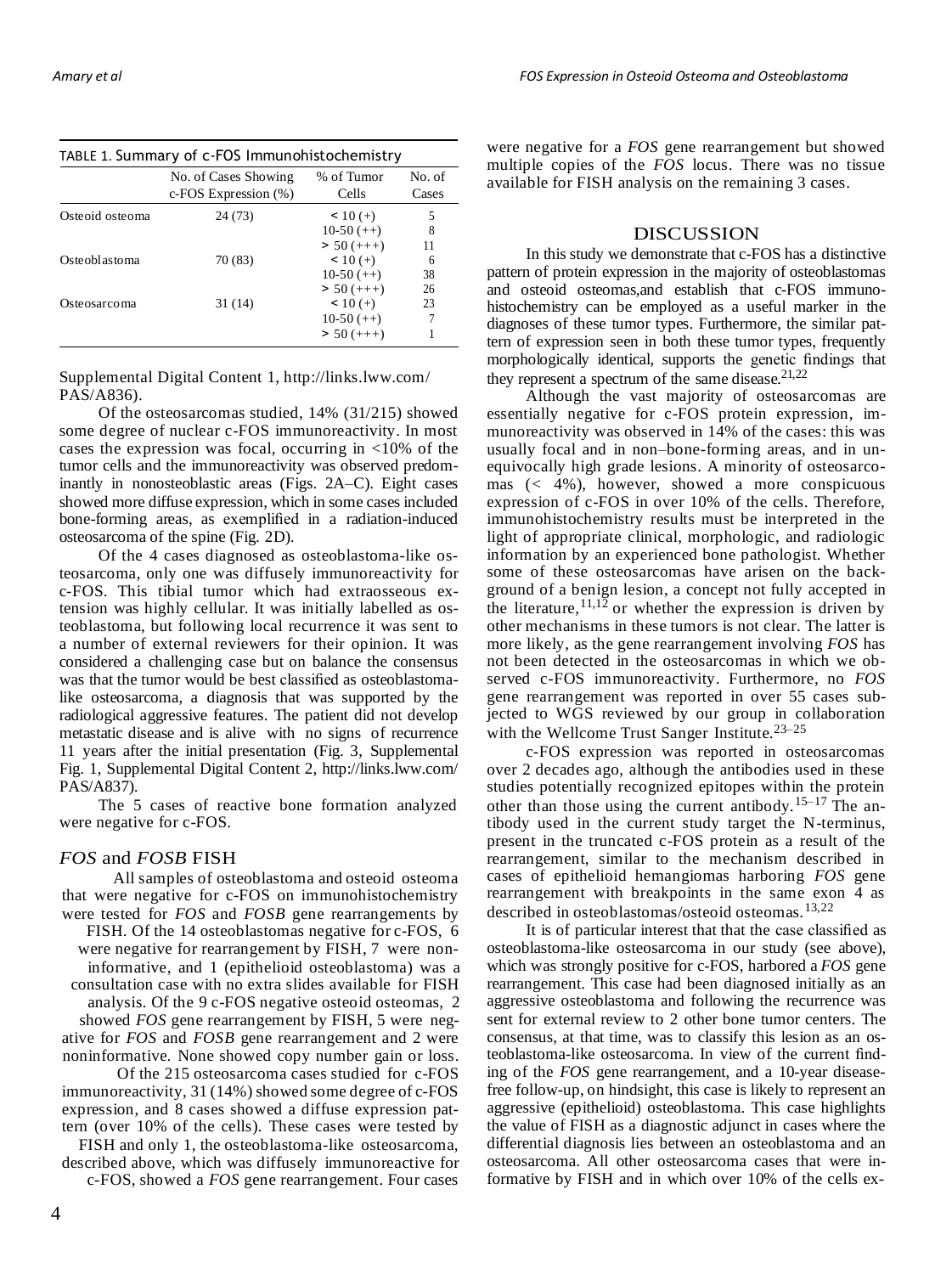

<span id="page-4-0"></span>FIGURE 2. Photomicrographs of 3 different cases of osteosarcoma (A–C) showing different patterns of c-FOS expression (right panel).

pressed c-FOS, were all negative for a *FOS* gene rearrangement. Furthermore, all of these cases revealed multiple copies of the *FOS* locus reflecting the polyploid/ aneuploidy nature of most osteosarcomas. As stated in our previous study, whole genome sequencing of osteoblastoma generally shows a quiet pattern with very few alterations, in

marked distinction to the "chaotic" circus plots seen in osteosarcomas.

Finally, aggressive osteoblastoma is a controversial concept, classically described as a predominantly epithelioid, mitotically active osteoblastoma. From the 5 cases diagnosed as aggressive osteoblastoma in our cohort, 3 showed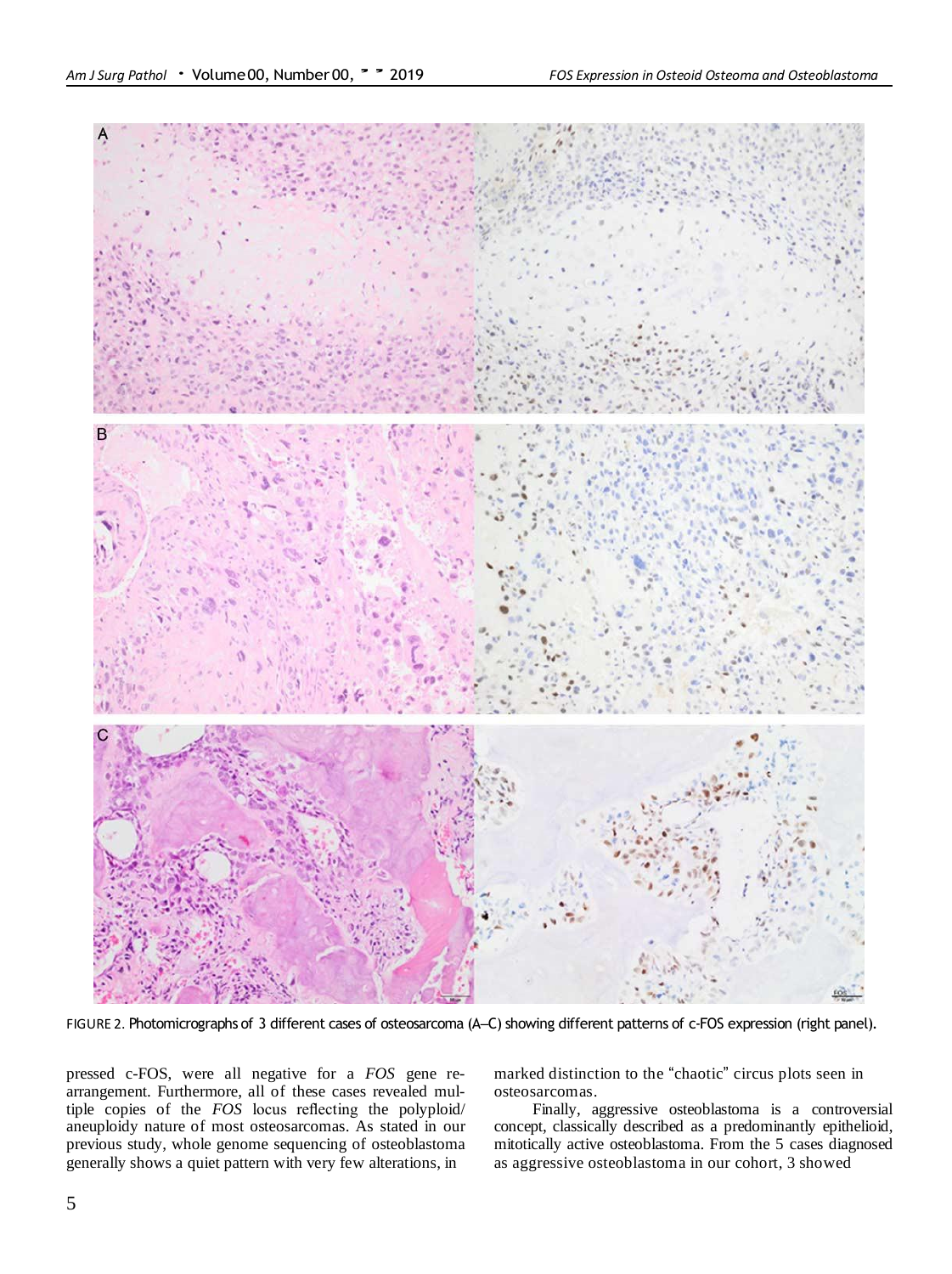

<span id="page-5-0"></span>FIGURE 3. Tibial osteoblastoma: (A) axial magnetic resonance image of the right tibia showing focal cortical destruction posteriorly and a large associated hyperintense tumor, with alow signal mineralized margin and perilesional edema. Photomicrographs showing lace-like osteoid deposition (B), tumor growing within the cortical bone (C) and areas with epithelioid morphology (D, E). (F, G) FISH using *FOS* break-apart probes showing clear break-apart signals.

immunoreactivity for c-FOS and 2 were negative. A *FOS*  rearrangement was not found in any of the negative cases.

We conclude that c-FOS immunohistochemistry is a helpful ancillary tool in the diagnosis of osteoid osteomas and osteoblastomas, but must be employed with caution in dis-